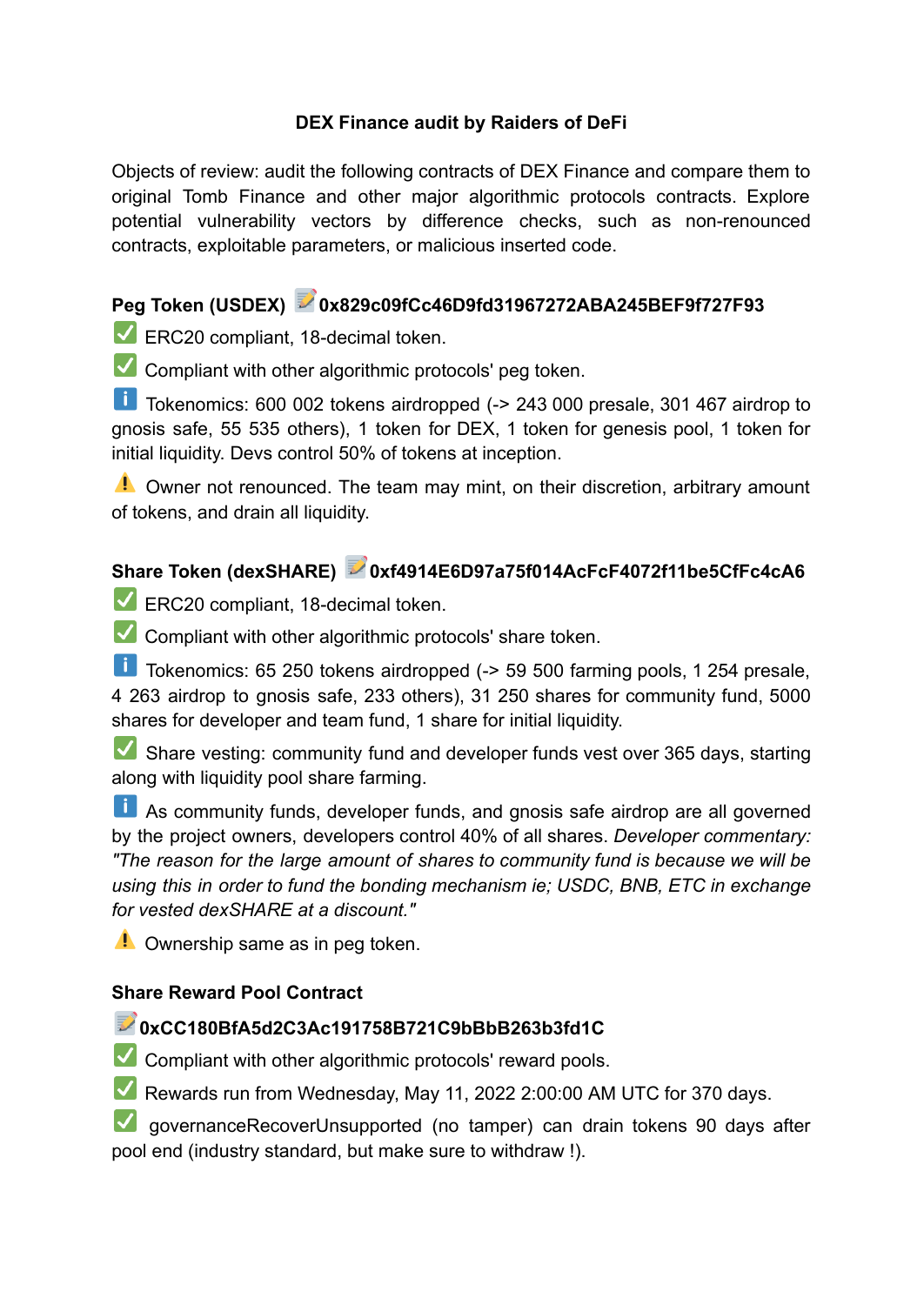**th** Operator not renounced. They can change pool allocations (including deactivating pools) or add new pools (including "ghost pools", i.e. boosted pools for themselves only). This is however typical in most forks to allow incentive tweaks in response to changing market conditions over the whole project lifetime.

#### **Treasury Contract 0x1DF93D98EE398C3cCAE4AA5e3580C583Fb16403A**

## **Masonry Contract 0xA649987E48F89Ef11981c9A794DF2C7D3fa3AeB3**

**Li** Compliant with other algorithmic protocols' contracts, but with significant functionality change:

All rewards are routed to "Peg Regulation address", which is a 2/3 gnosis safe proxy under developer's complete control. *As per official developer communication about the innovations of their project: The peg regulation address has been updated to the gnosis safe and gelato resolvers are used to calculate the conversion to ETF tokens and redistribution to the regulation pool (ETF rewards).*

## **Wrapped wDEX-SHARE 0x05220A11566a954d449dCB72d241277668b8cF9E**

**Custom contract, governing distribution of the rewards for wrapped share tokens.** 

Results of the wrap are governed by Ratio Manager ( 0x9d84a0bbd352ed9b8044a2d852c2e3dc908e02a8), while rewards by Reward Ma-

nager ( 2 0xe27d6d13589c7aef73c834617b01be0388df69bd). Both are automated.

A As with other contracts, ownership is not renounced. Owners may pause rewards, disable unwrapping, and more.

### **Verdict:**

**Summary:** We have not found any rug or scam code in the DEX Finance contracts listed. Nonetheless, many contracts remain in complete ownership of the team to enable them maintain the innovative functionalities and react to market demands. However, this means all liquidity can be drained. Investing requires trust in the project team. Contracts not listed here have not been audited.

@Filip | Tomb Raider#6283 | Audit based on status at 14.5.2022 6:00 UTC, fixes of several points based on status at 19.5. 6:00 UTC, published 19.5.2022 10:00 UTC.

Levels of findings:  $\blacksquare$  Correct >  $\blacksquare$  Informational >  $\blacksquare$  Warning >  $\blacksquare$  Major vulnerability

Warning: \*\*Always check that contracts you are signing match contracts mentioned in this audit. We have no control over website UI the project provides!\*\*